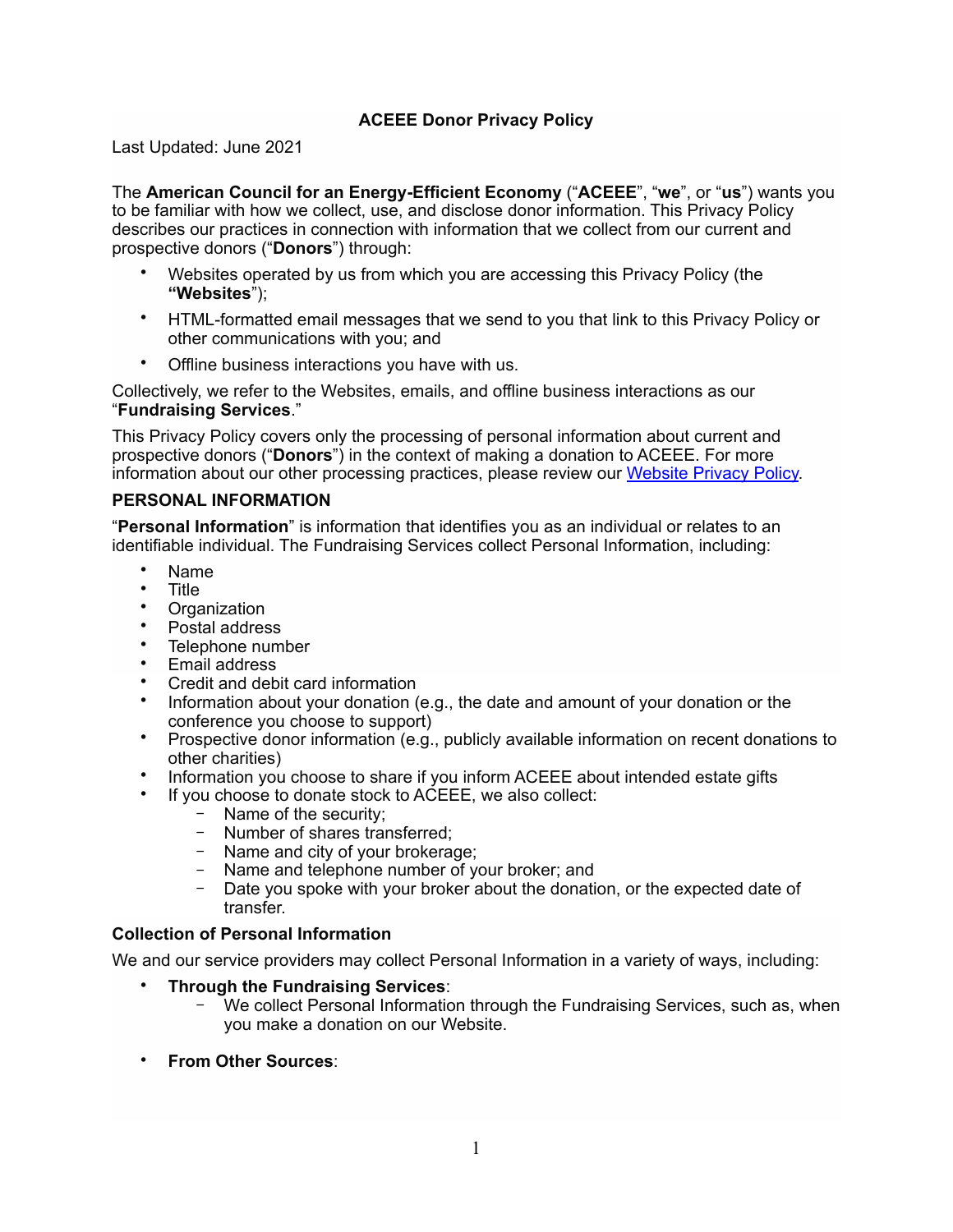We receive your Personal Information from other sources, for example, publicly available databases, providers of demographic information, or social media platforms.

Where we collect Personal Information, we note which Personal Information you need to share with us so that we can process your donation. If you do not provide the required information, we may not be able to process your donation. If you disclose any Personal Information relating to other people to us or to our service providers in connection with the Fundraising Services, you represent that you have the authority to do so and to permit us to use the information in accordance with this Privacy Policy.

#### **Use of Personal Information**

We and our service providers use Personal Information for the following purposes:

- **Processing your donations and fulfilling your requests.** 
	- − To process your donation to ACEEE.
	- To respond to your inquiries and fulfill your requests, when you contact us via one of our online contact forms or otherwise, for example, when you send us questions, suggestions, compliments or complaints, or when you request donation-related information.
- **Sending you donation-related emails or other materials.**
	- − To send you donation-related emails and other news about ACEEE.
	- − To facilitate social sharing functionality that you choose to use.

#### • **Analyzing Personal Information for business reporting and personalization.**

- To analyze or predict Donors' preferences in order to prepare aggregated trend reports on Donors and their use of our Fundraising Services, so we can improve our Fundraising Services.
- To better understand your preferences so that we can deliver content via our Fundraising Services that we believe will be relevant and interesting to you.

• **Aggregating and/or anonymizing Personal Information.** 

We may aggregate and/or anonymize Personal Information so that it will no longer be considered Personal Information. We do so to generate other data for our use, which we may use and disclose for any purpose, as it no longer identifies you or any other individual.

## • **Accomplishing our business purposes.**

- − For data analysis, for example, to improve the efficiency of our Fundraising Services;
- − For audits, to verify that our internal processes function as intended and to address legal, regulatory, or contractual requirements;
- − For identifying usage trends, for example, understanding which parts of our Fundraising Services are of most interest to Donors; and
- − For determining the effectiveness of our promotional campaigns, so that we can adapt our campaigns to the needs and interests of Donors.

#### **Disclosure of Personal Information**

We do not sell, trade, or share Personal Information with third parties for their own fundraising or marketing purposes, nor do we use Personal Information we collect to send fundraising or marketing mailings on behalf of other organizations, except as indicated in this Privacy Policy.

We may disclose your Personal Information to our third party service providers, to facilitate services they provide to us, such as, website hosting, data analysis, payment processing,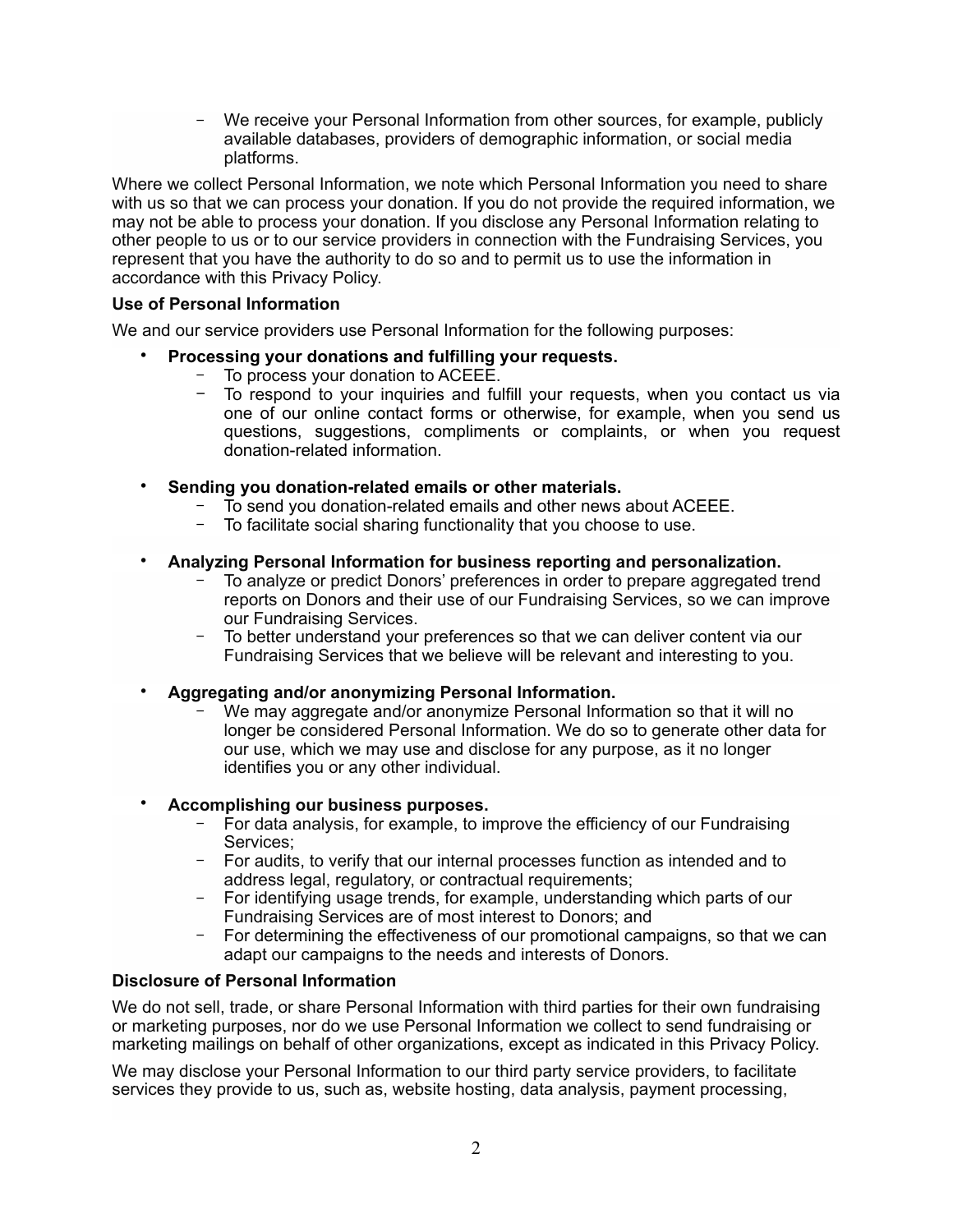information technology and related infrastructure provision, customer service or related benefits (including special promotions), email delivery, auditing, and other similar services.

# **Other Uses and Disclosures**

We may also use and disclose Personal Information as we believe to be necessary or appropriate: (a) to comply with applicable law, to respond to requests from public and government authorities, to cooperate with law enforcement, or for other legal reasons; (b) to enforce our terms and conditions; and (c) to protect our rights, privacy, safety or property, and/or that of our affiliates, you, or others. We may use, disclose or transfer your information to a third party in the event of any reorganization, merger, sale, joint venture, assignment, transfer or other disposition of all or any portion of our assets or stock (including in connection with any bankruptcy or similar proceedings).

# **SECURITY**

We seek to use reasonable organizational, technical, and administrative measures to protect Personal Information within our organization. Unfortunately, no data transmission or storage system can be guaranteed to be 100% secure. If you have reason to believe that your interaction with us is no longer secure, please immediately notify us in accordance with the "*Contacting Us*" section below.

# **CHOICES AND ACCESS**

## **Your choices regarding our use and disclosure of your Personal Information**

We give you choices regarding our use and disclosure of your Personal Information for marketing purposes. If you no longer want to receive marketing-related emails from us on a going-forward basis, you may opt out by emailing [register@aceee.org](mailto:register@aceee.org) or using the 'Unsubscribe' option on our website available [here.](https://www.aceee.org/unsubscribe)

Please note that if you opt out of receiving marketing-related emails from us, we may still send you important administrative messages, from which you cannot opt out.

## **How you can update your Personal Information**

If you would like to update your Personal Information, you may contact us in accordance with the "*Contacting Us*" section below. We will respond to your request consistent with applicable law.

In your request, please make clear what Personal Information you would like to have updated. For your protection, we may only implement requests with respect to the Personal Information associated with the particular email address that you use to send us your request, and we may need to verify your identity before implementing your request. We will try to comply with your request as soon as reasonably practicable.

Please note that we may need to retain certain information for recordkeeping purposes and/or to complete any transactions that you began prior to requesting a change or update (e.g., when you make a donation, you may not be able to change or update the Personal Information provided until after the donation is processed).

## **THIRD-PARTY SERVICES**

This Privacy Policy does not address, and we are not responsible for the privacy, information, or other practices of any third parties, including any third party operating any website or service to which the Fundraising Services link. The inclusion of a link on the Fundraising Services does not imply endorsement of the linked site or service by us or by our affiliates.

In addition, we are not responsible for the information collection, use, disclosure, or security policies or practices of other organizations, such as Facebook, Apple, Google, Microsoft, RIM, or any other app developer, app provider, social media platform provider, operating system provider, wireless service provider, or device manufacturer, including with respect to any